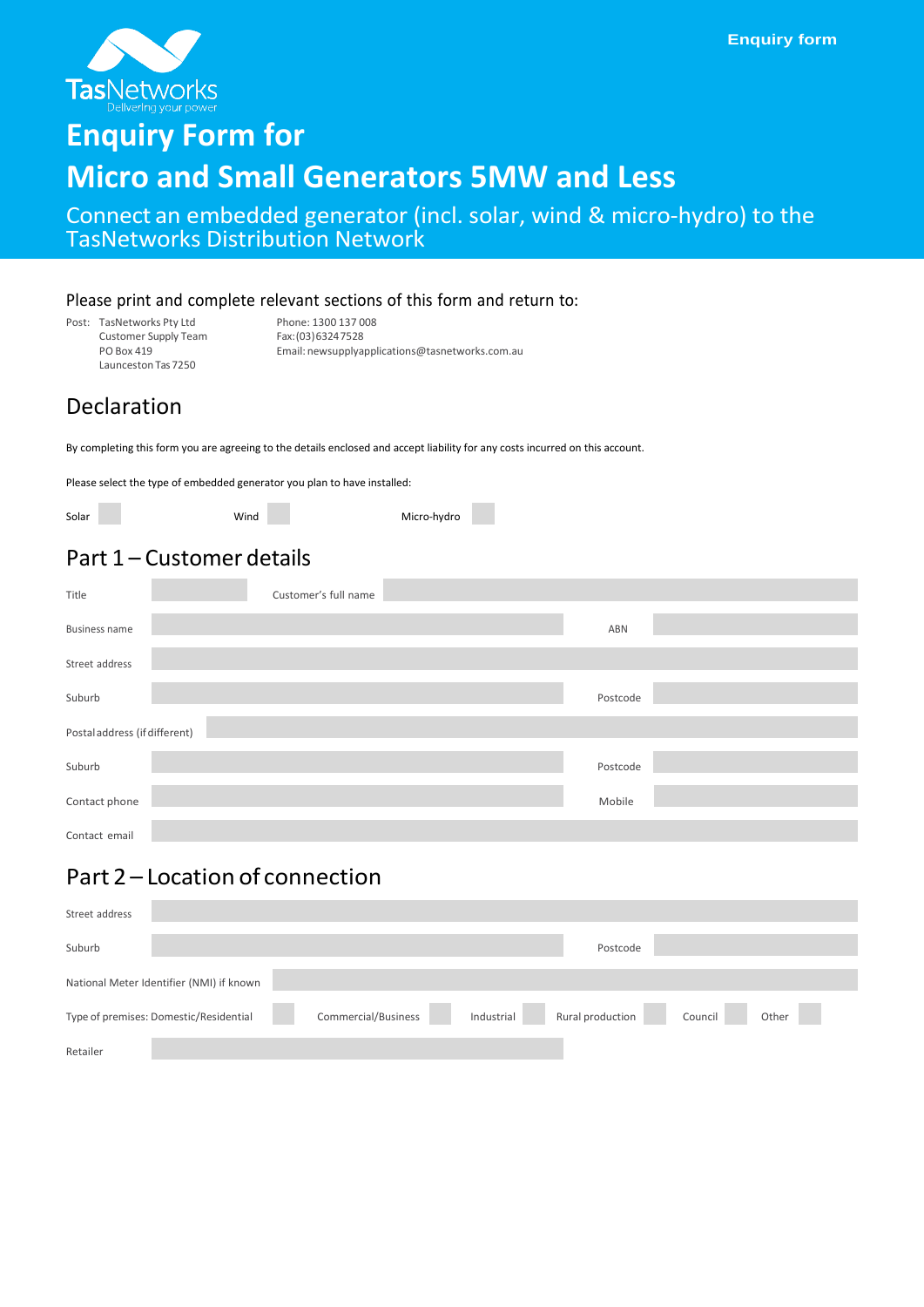### Part3–Connectiondetails

Connection type

| <b>Embedded generation</b>                                                 |                        |                             |                 |  |
|----------------------------------------------------------------------------|------------------------|-----------------------------|-----------------|--|
| B6 Modify existing connection -<br>micro embedded generation single phase  | New connection with B6 | B6 upgrade                  | Date of upgrade |  |
| B7 modify existing connection $-$<br>micro embedded generation multi-phase | New connection with B7 | B7 upgrade                  | Date of upgrade |  |
| A preliminary enguiry response<br>I require:                               | and $/$ or             | a detailed enquiry response |                 |  |

Note: The normal voltage range of TasNetworks' distribution network is 230V +10%/-6% (refer section 3.2 SIR). The existing voltage at your proposed connection may be at the higher end of the allowable voltage band, which may inadvertently restrict the operation of embedded generation for periods of time. Please note it is the responsibility of the electrical contractor to ensure that the embedded generator system being connected will work within the voltage parameters existing at the proposed connection. This may require the electrical contractor to take onsite tests e.g. voltage logging (sampling over a period of time) to confirm that the system being connected will operate correctly with the system voltage operating at the specific site.

Note 2 - Frequency and Protection Settings: As the sole Distribution Network Service Provider (DNSP) and Transmission Network Service Provider (TNSP) in Tasmania, TasNetworks is responsible for complying with power system performance and quality of supply standards as specified in Schedule 5.1 of the National Electricity Rules (NER). In accordance with S5.1a.2 of the NER, power system frequency in Tasmania must remain within defined operational limits in accordance with the standards determined by the Reliability Panel of the Australian Energy Market Commission (AEMC). Under Clause 5.2.4(b)(2) of the NER, customers must comply with the reasonable requirements of the NSP in respect to design requirements of equipment proposed to be connected to the network of that NSP. To meet the requirements of Schedule 5.1a.2, TasNetworks require that customers proposing to connect embedded generation to the distribution network ensure that their equipment is capable of continuous, uninterrupted service (i.e. that the embedded generation continues to provide energy to the network) over a range of power system frequencies to which the equipment is likely to be exposed.

The protection settings for equipment shall be configured such that the equipment will **not disconnect** from the network while power system frequency remains *above* 47.0 Hz and remains *below* 52.0 Hz. For residential installations, the equipment shall be configured to disconnect from the grid, at 52.X Hz, where X is the last digit of the customer's residential address. For installations occurring at locations other than residential premises, please contact TasNetworks for the provision of setting information. It is the responsibility of the electrical contractor to ensure that the setting of under and over frequency protection in accordance with the above requirements, does not reduce the effectiveness of anti-islanding protection where this is necessary to comply with relevant Australian Standards.

Please refer to Section 6B for provision of information on battery storage facilities (if relevant).

#### Part4–Description of connection request and generator operation

(ie designed to reduce/offset customer consumption or dedicated generation connection).

Estimated commissioning date(s)

Other information such as amount and timing of power required during construction or any auxiliary power requirements

#### Part5–Detailedsiteinformation – new electricity connections

| Distance from TasNetworks' existing electricity supply to proposed connection         |            |               |         | metres. Pole Identification No. |                                    |
|---------------------------------------------------------------------------------------|------------|---------------|---------|---------------------------------|------------------------------------|
| How much of this distance is on:                                                      |            |               |         |                                 |                                    |
| Your Property                                                                         | Metres     | Public Road   | Metres  | Neighbours Property             | <b>Metres</b>                      |
| Underground                                                                           | Metres     | Overheard     | Metres  |                                 |                                    |
| Diagram attached<br>Yes                                                               | No         |               |         |                                 |                                    |
| Description of likely route of line and possible obstructions                         |            |               |         |                                 |                                    |
| No trees                                                                              | Some trees | Heavily treed | Flat    | Undulating                      | Hilly                              |
| Water                                                                                 | Rock       | Railway       | Highway | <b>Buildings</b>                | <b>Transmission Tower</b>          |
| If new line is to cross a neighbour's property, are they likely to grant an easement? |            |               | Yes     | No                              | If no please provide other details |
| Have you discussed the easement with your neighbour?                                  |            |               | Yes     | No                              |                                    |
| Proposed maximum demand                                                               |            | amps          |         |                                 |                                    |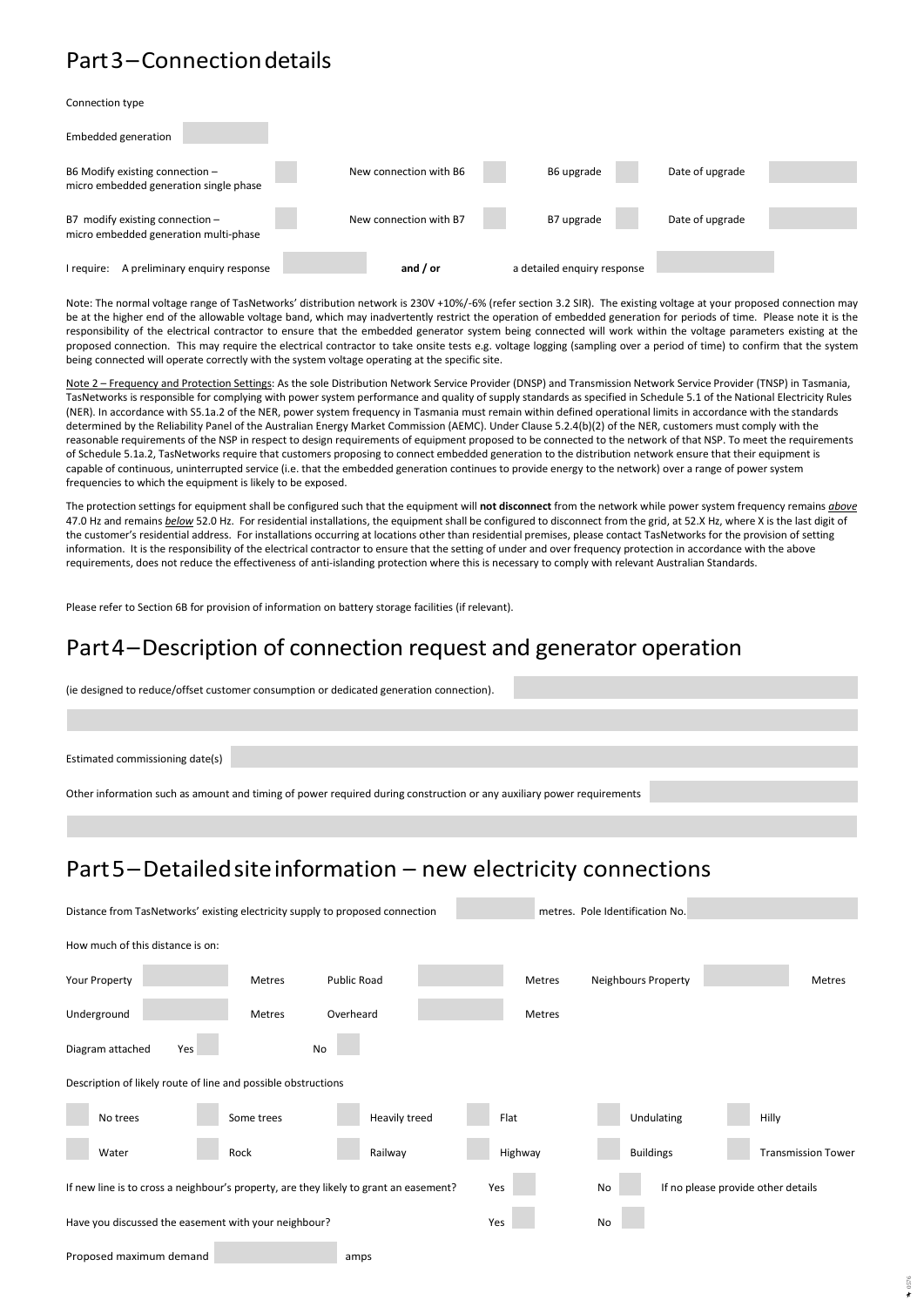## Part 5b – Detailed site information – existing electricity connections

| My existing electricity connection is:                                           |                                  |  |                                      |  |  |
|----------------------------------------------------------------------------------|----------------------------------|--|--------------------------------------|--|--|
| Underground                                                                      | Length of your underground mains |  |                                      |  |  |
|                                                                                  |                                  |  |                                      |  |  |
| Overhead                                                                         | Pole Identification No.          |  | Length of your overhead service wire |  |  |
| Voltage measured at the existing installation prior to connection modifications: |                                  |  | volts                                |  |  |
| Date and time of voltage measurement:                                            |                                  |  |                                      |  |  |
| Are voltage measurements available from onsite data logging:                     | Yes/No                           |  |                                      |  |  |
| Existing maximum demand                                                          | amps                             |  |                                      |  |  |

## Part6–Generator Details

| Generator type                                                       | Photovoltaic                                                                                                                           |
|----------------------------------------------------------------------|----------------------------------------------------------------------------------------------------------------------------------------|
| Other (please describe)                                              |                                                                                                                                        |
| Number of modules                                                    | Manufacturer                                                                                                                           |
| Rated output (watts per module)                                      | Connection and protective equipment incorporated<br>Yes                                                                                |
| Inverter Manufacturer                                                |                                                                                                                                        |
| Inverter model no                                                    | kW<br>Inverter rating                                                                                                                  |
|                                                                      | kVA<br>Inverter rating                                                                                                                 |
| Power factor:                                                        | Lagging/leading or under-excited/over-excited                                                                                          |
|                                                                      | (The inverter reactive power control is to be set at '0.9 lagging' or '0.9' under-excited or absorb VARS)                              |
| Inverter phase/s                                                     | 3 phase<br>Single phase                                                                                                                |
|                                                                      | All embedded generators:                                                                                                               |
|                                                                      | -10kW and over connecting to LV supply must use a 3 phase inverter                                                                     |
|                                                                      | -Under high risk of generating over-voltages (as advised by TasNetworks) should connect to the LV supply using<br>a 3 phase connection |
|                                                                      | V/<br>Inverter over-voltage trip setting and time delay:<br>sec                                                                        |
|                                                                      | V/<br>Inverter under-voltage trip setting and time delay:<br>sec                                                                       |
|                                                                      | Inverter over-frequency trip setting and time delay:<br>Hz/<br>sec                                                                     |
|                                                                      | Inverter under-frequency trip setting and time delay:<br>Hz/<br>sec                                                                    |
| Number of inverters                                                  |                                                                                                                                        |
|                                                                      | AS4777 Grid C Connection of Energy Systems via Inverters Certificate Number                                                            |
| Will you register with the Australian Energy Market Operator (AEMO)? | Yes<br>No                                                                                                                              |
|                                                                      |                                                                                                                                        |
|                                                                      | Provide generator machine type details i.e. induction, synchronous, etc.                                                               |
| Wind                                                                 | Gas<br>Diesel<br>Water turbine<br>Micro turbine                                                                                        |
| Other (please describe)                                              |                                                                                                                                        |
| Number of modules                                                    | Manufacturer                                                                                                                           |
| Rated output (watts per module)                                      | Connection and protective equipment incorporated<br>yes<br>No                                                                          |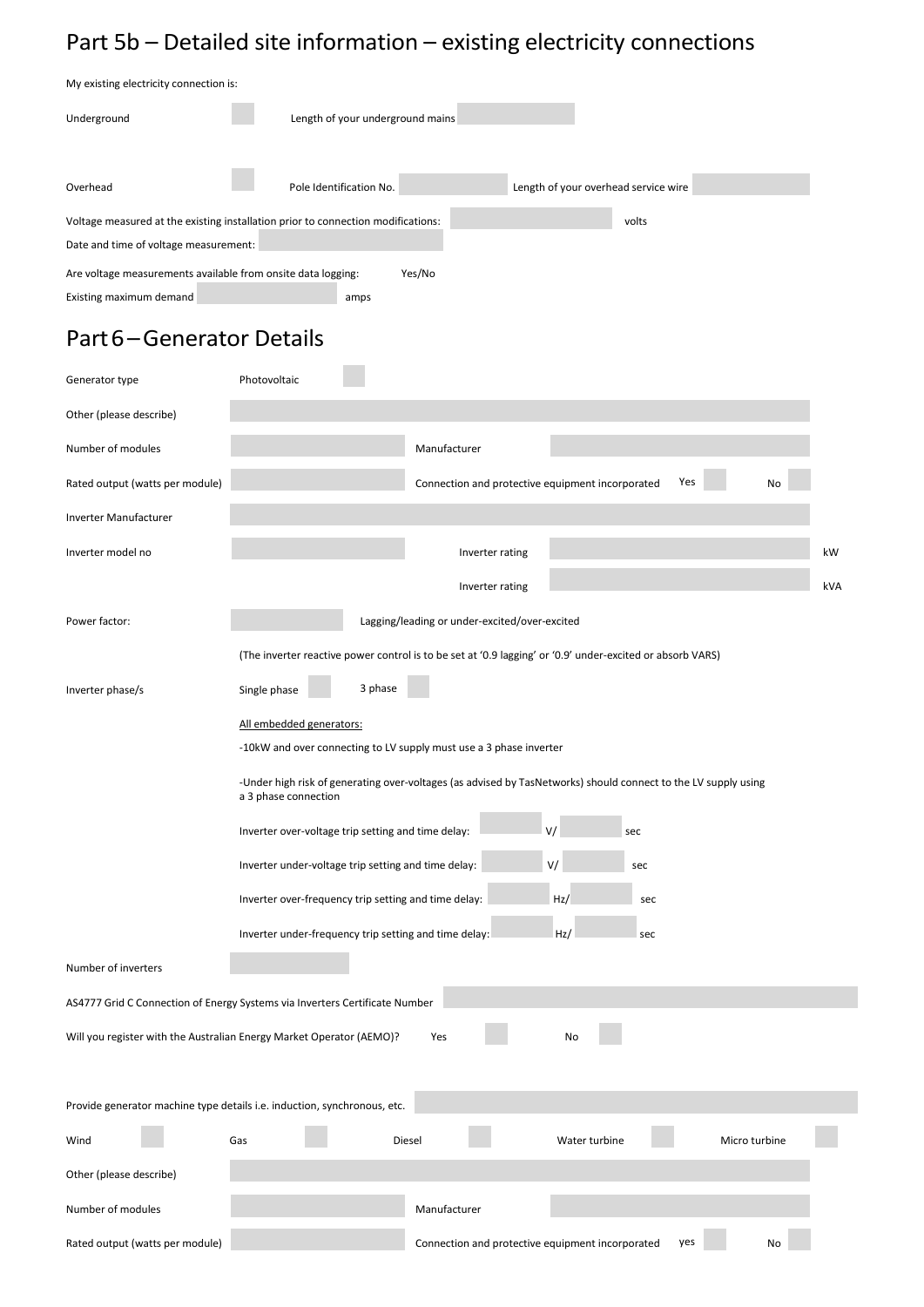| Inverter Manufacturer                                                              |                          |    |         |                                                                    |                                                                                                                |  |     |
|------------------------------------------------------------------------------------|--------------------------|----|---------|--------------------------------------------------------------------|----------------------------------------------------------------------------------------------------------------|--|-----|
| Inverter model no                                                                  |                          |    |         | Inverter rating                                                    |                                                                                                                |  | kW  |
| Inverter phase/s                                                                   | Single phase             |    | 3 phase | Inverter rating                                                    |                                                                                                                |  | kVA |
|                                                                                    | All embedded generators: |    |         |                                                                    |                                                                                                                |  |     |
|                                                                                    |                          |    |         | -10kW and over connecting to LV supply must use a 3 phase inverter |                                                                                                                |  |     |
|                                                                                    | a 3 phase connection     |    |         |                                                                    | -Under high risk of generating over-voltages (as advised by TasNetworks) should connect to the LV supply using |  |     |
| Number of inverters                                                                |                          |    |         |                                                                    |                                                                                                                |  |     |
| Will you register with AEMO?                                                       | Yes                      | No |         |                                                                    |                                                                                                                |  |     |
| AS4777 Grid C Connection of Energy Systems via Inverters Certificate Number        |                          |    |         |                                                                    |                                                                                                                |  |     |
| Provide generator machine type details i.e. induction, synchronous, etc.           |                          |    |         |                                                                    |                                                                                                                |  |     |
| Preferred site location, listing any alternatives in order of preference           |                          |    |         |                                                                    |                                                                                                                |  |     |
|                                                                                    |                          |    |         |                                                                    |                                                                                                                |  |     |
| Maximum power generation and / or demand of whole plant                            |                          |    |         |                                                                    |                                                                                                                |  |     |
| Maximum kW and / or kVA, or average over 15 minutes or similar                     |                          |    |         |                                                                    |                                                                                                                |  |     |
|                                                                                    |                          |    |         |                                                                    |                                                                                                                |  |     |
| Expected energy production or consumption in kWh per month                         |                          |    |         |                                                                    |                                                                                                                |  |     |
| Nature of any disturbing load - size of disturbing component kW/kVAr<br>Duty cycle |                          |    |         |                                                                    |                                                                                                                |  |     |
| Nature of power electronic plant which may produce harmonic distortion             |                          |    |         |                                                                    |                                                                                                                |  |     |
|                                                                                    |                          |    |         |                                                                    |                                                                                                                |  |     |

## Part 6b – Energy Storage (battery) Details

|                                               | Will the embedded generation system incorporate battery storage?                               |        | Yes       |    | No |  |
|-----------------------------------------------|------------------------------------------------------------------------------------------------|--------|-----------|----|----|--|
| If Yes, please provide the following details: |                                                                                                |        |           |    |    |  |
| Battery manufacturer:                         |                                                                                                |        |           |    |    |  |
| Battery nameplate rating information:         |                                                                                                |        |           |    |    |  |
| Total energy storage:                         |                                                                                                | kWh or |           | Ah |    |  |
| Battery terminal voltage:                     |                                                                                                | Volts  |           |    |    |  |
| Battery rated current:                        |                                                                                                | Amps   |           |    |    |  |
|                                               | Number of individual cells:                                                                    |        |           |    |    |  |
| Battery control unit (including charger):     |                                                                                                |        |           |    |    |  |
| Manufacturer:                                 |                                                                                                |        |           |    |    |  |
| Model number:                                 |                                                                                                |        |           |    |    |  |
|                                               | Firmware version (if known):                                                                   |        | and date: |    |    |  |
| Battery interface to generating system:       |                                                                                                |        |           |    |    |  |
|                                               | Connected to DC bus with DC/DC converter for battery control:                                  |        | Yes       | No |    |  |
|                                               | Connected to AC bus with AC/DC converter for battery control:                                  |        | Yes       | No |    |  |
|                                               | Common converter used to connect both battery and generating system (single control unit): Yes |        |           | No |    |  |
| Other (please describe)                       |                                                                                                |        |           |    |    |  |
|                                               |                                                                                                |        |           |    |    |  |
|                                               |                                                                                                |        |           |    |    |  |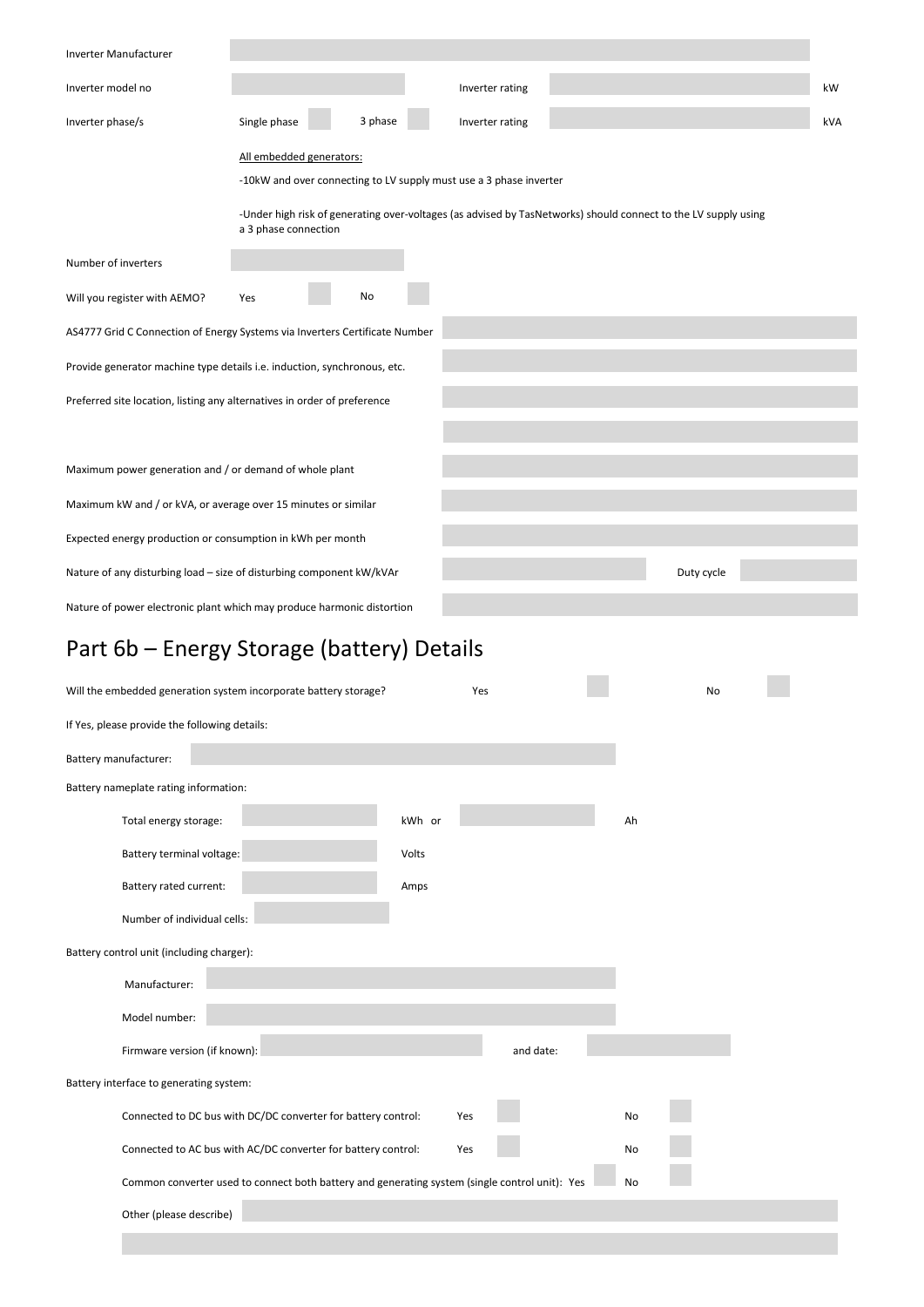### Part 7 – Connection equipment

The generator system owner/s shall install all equipment in accordance with all relevant Australian standards and as outlined in the system details. All equipment shall be operated in a safe and reliable manner.

The generator system owner/s shall inform TasNetworks about any changes in the system details provided in the application.

Each party shall be responsible for the operation and maintenance of the equipment owned by it and must maintain such equipment in accordance with good electricity industry practice (as defined in the Tasmanian Electricity Code and Australian Standards).

The parties shall comply with all instructions, directions or powers of the System Controller (as defined in the Tasmanian Electricity Code) in relation to all connection equipment.

## Part8–Electrical contractor details

| Contact name of electrical contractor (if applicable) |          |  |  |  |  |
|-------------------------------------------------------|----------|--|--|--|--|
| Business name of contractor                           | ABN      |  |  |  |  |
| Postal address                                        |          |  |  |  |  |
| Suburb                                                | Postcode |  |  |  |  |
| Contact phone                                         | Mobile   |  |  |  |  |
| Contact email                                         |          |  |  |  |  |

### Installer Details

| Contact name of solar installer |          |
|---------------------------------|----------|
| Business name of installer      | ABN      |
| Postal address                  |          |
| Suburb                          | Postcode |
| Contact phone                   | Mobile   |
| Contact email                   |          |

### Part 9 – Customer signature or agent authority

| Customer/Signature                        | Date |  |
|-------------------------------------------|------|--|
| Applicant Signature (other than customer) | Date |  |
| Full name and title                       |      |  |

### Additional Information: